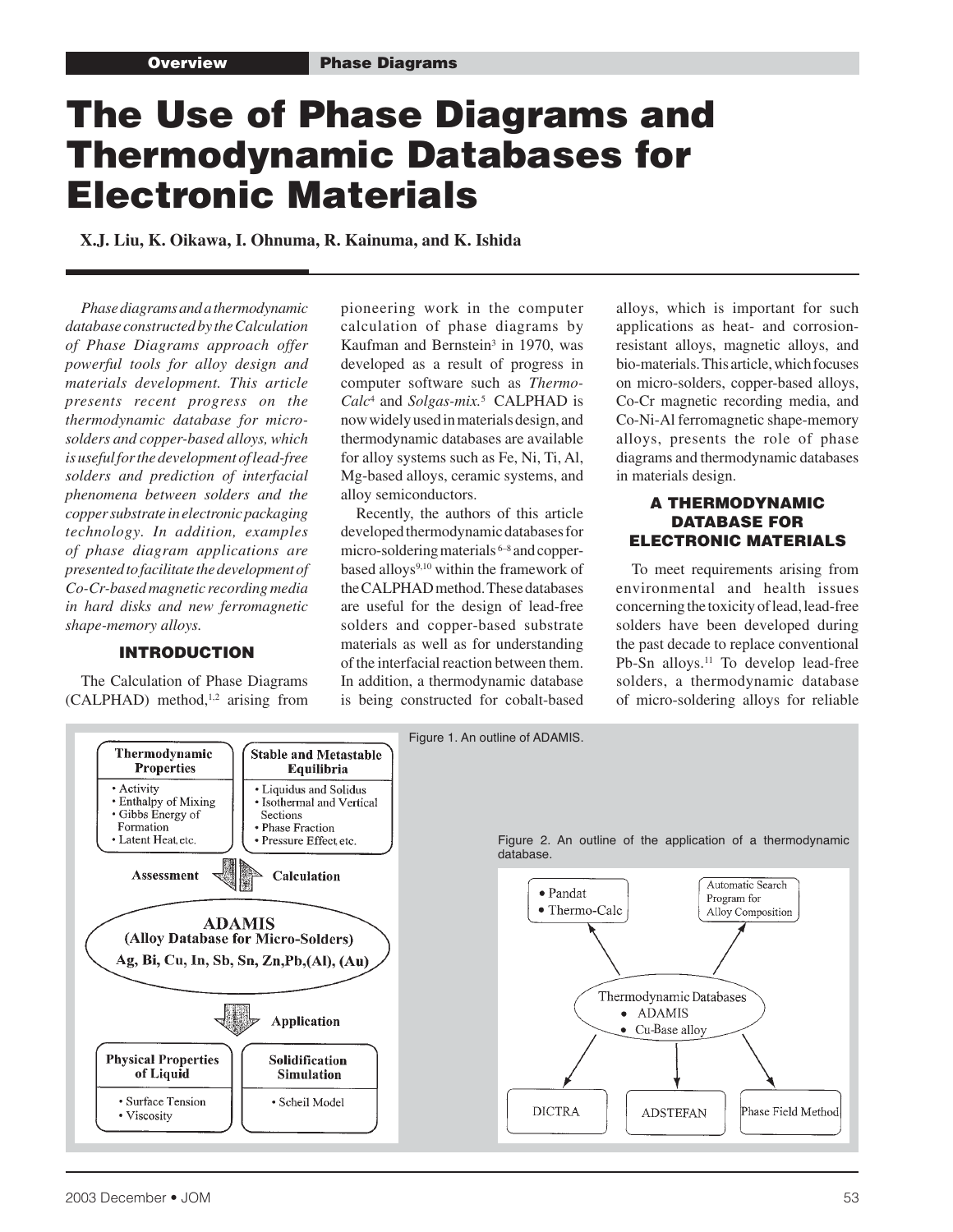



Figure 3. The liquidus surfaces in the tin-based ternary systems.

predictions of melting and freezing temperatures, as well as of the constituent phases and mole fractions, etc., is required. Such information is difficult to obtain, especially for multicomponent systems. In addition, copper-based substrate materials corresponding to new lead-free solders also need to be developed.

#### **Micro-Soldering Materials and Copper-Based Alloys**

A thermodynamic database of microsoldering materials, Alloy Database for Micro-Solders (ADAMIS), was developed to calculate phase equilibria in the entire composition range for the elements Ag, Bi, In, Cu, Sn, Sb, Zn, and Pb and in a limited composition range for Al and Au.

Alloy Database for Micro-Solders is a thermodynamic tool for design of micro-soldering materials by combining the database with *PANDAT*, a user-friendly multicomponent phasediagram-calculation software program.12 Even beginners can easily manage this ADAMIS/*PANDAT* tool through the Windows interface. The calculated results are independent of the user's level of expertise since the program can automatically find starting points and initial values for stable phase equilibria.

Figure 1 shows the main contents of ADAMIS, which provides such information as stable and metastable phase equilibria, projection of the liquidus surface, phase fractions, and simulation of solidification. In addition, ADAMIS can be used to calculate the

surface tension and viscosity in the liquid phase. A thermodynamic database of copper-based alloys containing Cu-X binary; Cu-Fe-X, Cu-Cr-X, and Cu-Ni-X ternary; and Cu-Ni-Cr-Sn-Zn-Fe-Si multicomponent systems has also been developed.9,10 To obtain a reliable assessment of thermodynamic parameters, experimental investigations of phase equilibria including not only first-order phase transformation but also order-disorder transition for some important systems with no or very little experimental data were carried out.

## APPLICATION OF THERMODYNAMIC **DATABASE**

The thermodynamic database of micro-soldering materials and copperbased alloys can be combined with other software programs and various simulations can be conducted. Figure

2 shows an outline of the application of databases that not only provide thermodynamic information on phase equilibria by using the *Thermo-Calc* and *PANDAT* software programs, but also yield information on the kinetics and microstructure evolution.

#### **Design of Micro-Soldering Materials**

Melting temperature is one of the most basic factors in the development of suitable alternatives to Pb-Sn solders. Significant efforts have been made to design tin-based solders, and Figure 3 shows the liquidus projection of some tin-based ternary systems in which the isothermal lines and reaction types are indicated. The solidification process of solders is also an important factor in the design of lead-free solders. Although the Scheil model assumes that local equilibrium exists at the liquid/solid

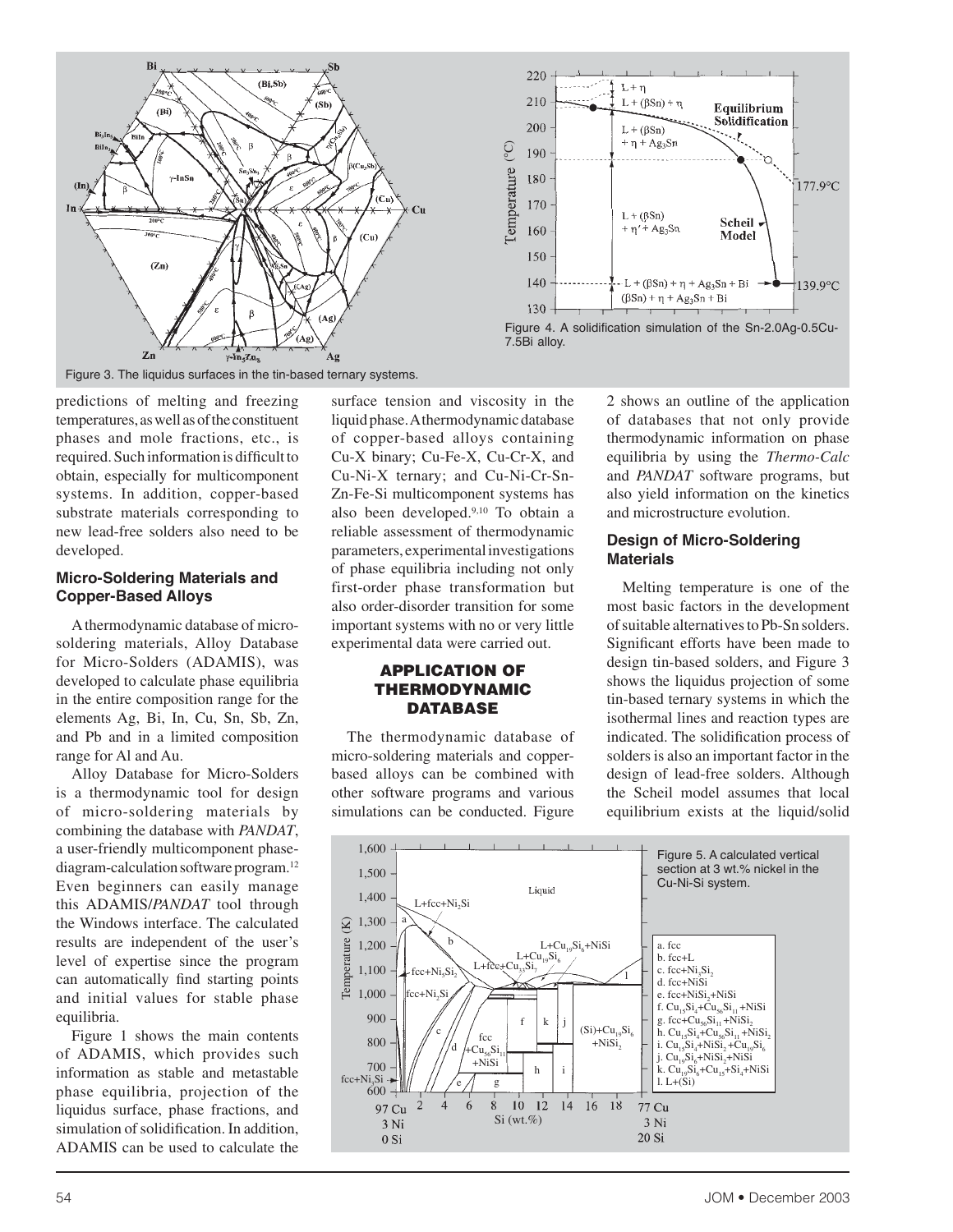

interface and that diffusion is absent in the solid phase, such calculation can still provide a prediction close to reality. A solidification simulation was carried out for a promising candidate as an alternative to Pb-Sn solders, the Sn-2.0Ag-0.5Cu-7.5Bi (wt.%) alloy. Figure 4 shows the variation of the calculated mass fraction of the solid phase with temperature in this alloy under equilibrium and Scheil model solidification conditions. In both cases, solidification starts with the primary crystals of  $\eta$ -Cu<sub>c</sub>Sn<sub>s</sub> and the liquid phase disappears at 177.9°C under the equilibrium solidification conditions. However, according to the Scheil model, bismuth is concentrated in the liquid phase during solidification, which causes an extensive fall of the terminating temperature of solidification (139.9°C) corresponding to the eutectic reaction of the Sn-Bi binary system.

The surface tension and viscosity of the liquid phase, which are relevant to the soldering process, can be predicted from the Gibbs energy of liquid by combining the appropriate models.<sup>13,14</sup>

## **Copper-Based Alloys**

High-strength copper-based alloys with high electrical conductivity have been used for such electronic devices as substrates, connectors, and springs. These copper alloys are developed by utilizing precipitation hardening of the face-centered cubic (fcc) phase. A typical example of phase equilibria of age-hardened copper-based alloys is presented in Figure 5, which shows the calculated vertical section diagram at 3

wt.% nickel in the well-known Corson alloy system Cu-Ni-Si. It is seen that  $\mathrm{Ni}_{5}\mathrm{Si}_{2}$ ,  $\mathrm{Ni}_{2}\mathrm{Si}$ , and  $\mathrm{Ni}_{3}\mathrm{Si}$  compounds may precipitate from the fcc phase during cooling due to the addition of a small amount of silicon.

# **Simulation of Copper Dissolution in Molten Solders**

The dissolution reaction between a substrate and solders is important for the reliability of electronic packaging. Such a problem can be predicted by combining the thermodynamic database with *Diffusion Controlled Transformation* (*DICTRA)* software,15 in which the kinetic parameters are assessed on the basis of various diffusion coefficients in the liquid and fcc phases.16 As an example, for a diffusion couple of copper (solid)/tin (liquid) heat treated at 250°C for different lengths of time, a simulation of the dissolution behavior of copper in molten tin was carried out.9,16 In Figure 6, which shows the change of the concentration of copper in liquid tin with increasing time, the concentration of the liquid phase almost reaches the equilibrium composition

in about 500 s. In addition, movement of the Cu/Sn (liquid) interface to the copper side can be observed.

## **Simulation of Solidification Process**

The evolution of microstructure during solidification, which is essential for understanding lift-off phenomena,<sup>17,18</sup> can be quantitatively predicted by the phase-field method.19,20 Ode et al. have applied phase-field simulation to microstructure evolution during solidification of the Sn-5Bi alloy in reflow soldering.<sup>9,21</sup>

The simulation results of microstructure evolution during solidification at the tilted angles of  $45^{\circ}$  and  $0^{\circ}$ are shown in Figure 7, respectively, corresponding to the microstructures at 3 s after solidification. Figure 7a shows that the tip of the dendrite for the tilted angle of 45° is slightly bent at the land due to the solute enrichment. When the tilted angle is 0°, however, the tip of the primary dendrite approaches the land without bending (Figure 7b), and the secondary dendrite arms grow along the land surface. The results show that micro-segregation does not always prevent the growth of the solid in the vicinity of the land.

# **Lead-Free Solder Ball with Core Structure**

Compared with more conventional packages, the ball grid array (BGA) package has the advantages of higher input/output terminal density, a smaller footprint, and higher reliability.<sup>22</sup> In particular, copper core solders plated with a Pb-Sn eutectic alloy for BGA joints have been developed and used.<sup>23</sup> In recent studies, an egg-type powder with a core microstructure was obtained from alloy systems possessing a liquid miscibility gap. $24$  The authors of this



Figure 7. The microstructural evolution in the fillet above the copper surface. (a) Tilted angle:  $45^{\circ}$ , time: 0.3 s and (b) tilted angle: 0°, time: 0.38 s.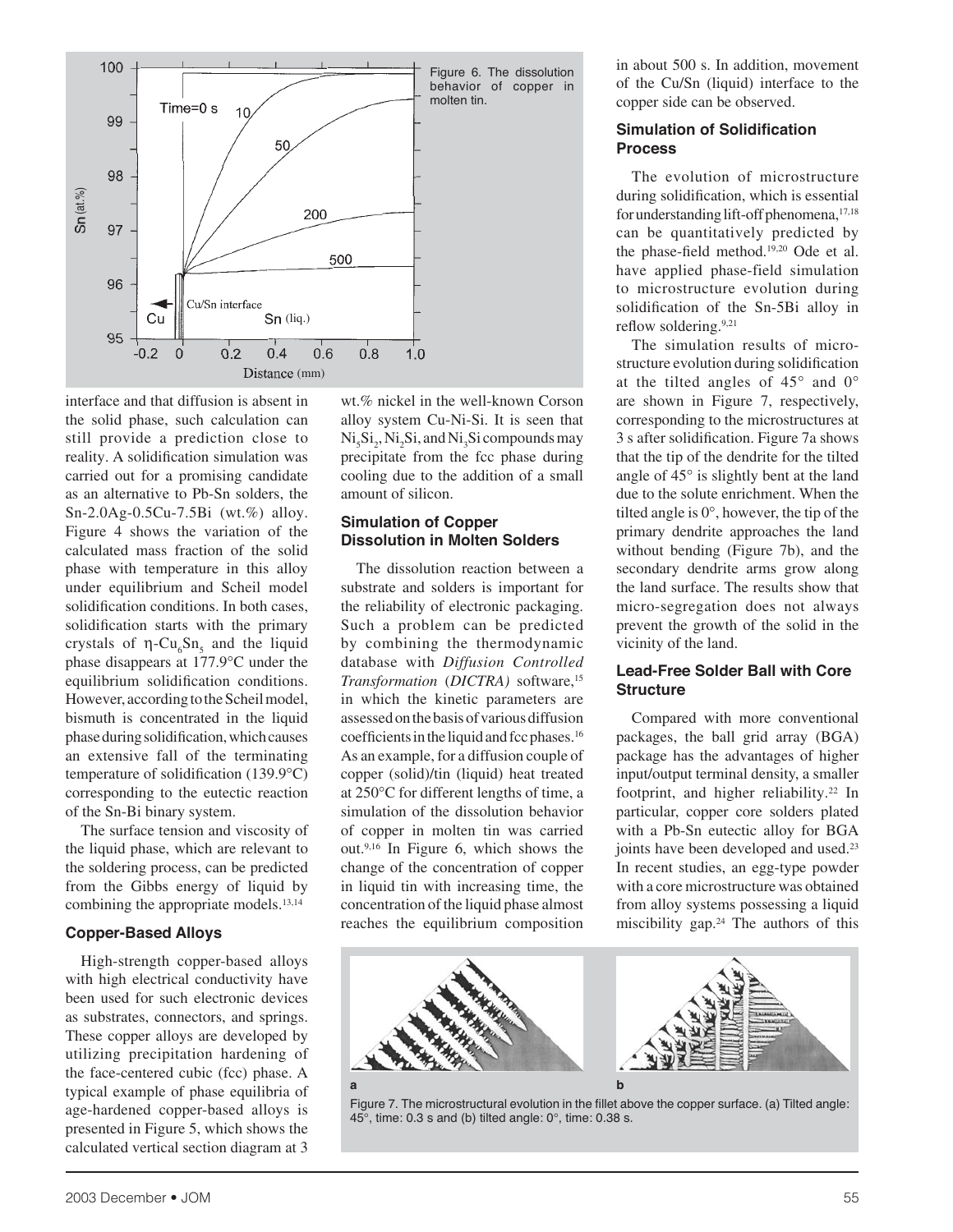

article developed a promising BGA ball consisting of a copper-based core with a lead-free low-melting solder periphery designed by ADAMIS. A powder of Cu-15Sn-50Bi was prepared using conventional nitrogen gas atomization under an argon atmosphere, where a stable liquid miscibility gap appeared as predicted by ADAMIS. Figure 8 shows the microstructure of this alloy powder, clearly indicating the egg-type structure of the Cu-Sn-rich core with a Bi-Sn-rich periphery. The commercial size of the copper-core ball plated with Pb-Sn eutectic solder is about 700 µm, but a size less than  $100 \mu m$ , which is very difficult to produce by the conventional plating method, is required for the chipscale package. As shown in Figure 8, the size of the egg-type powder is about  $80 \mu$ m, which should be an attractive ball for electronics packaging technology in the future.



#### DESIGN OF NEW FUNCTIONAL MATERIALS

# **Co-Cr-Based Magnetic Recording Media**

Co-Cr-based sputtered thin films have a high coercivity (Hc) with a high magnetization (M) and have been widely used as magnetic recording media of hard disks.25 The thin films have a hexagonal close-packed (hcp) structure and a fine microstructure with the cobalt-rich ferromagnetic phase precipitated in the chromium-rich paramagnetic matrix.26 The distribution of chromium in each phase and the microstructure have a significant effect on the recording properties of this alloy. Ishida and Nishizawa<sup>27</sup> have suggested that a likely origin of the chromium segregation in a Co-Cr alloy thin film is the miscibility gap in the hcp phase

because the thermodynamic calculations of the Co-Cr binary system by Hasebe et al.28 indicates a magnetically induced miscibility gap in fcc and hcp phases along the Curie temperature. This suggestion is now generally accepted by other researchers. However, the experimental confirmation of the miscibility gap in a bulk sample has not yet been obtained because of experimental difficulties. Recently, Oikawa et al. confirmed the miscibility gap along the Curie temperature in several cobaltbased fcc alloys by the diffusioncouple technique and reevaluated the thermodynamic properties.29–31 The phase diagram in the cobalt-rich corner of the Co-Cr system is shown in Figure 9 together with the experimental results for thin films.26,32,33 The calculated metastable magnetically induced phase separation in the hcp phase agrees well with the experimental results, strongly



Figure 10. The phase equilibria of (a) a Co-Cr-Pt system at 200°C and (b) a Co-Cr-Ta system at 400°C.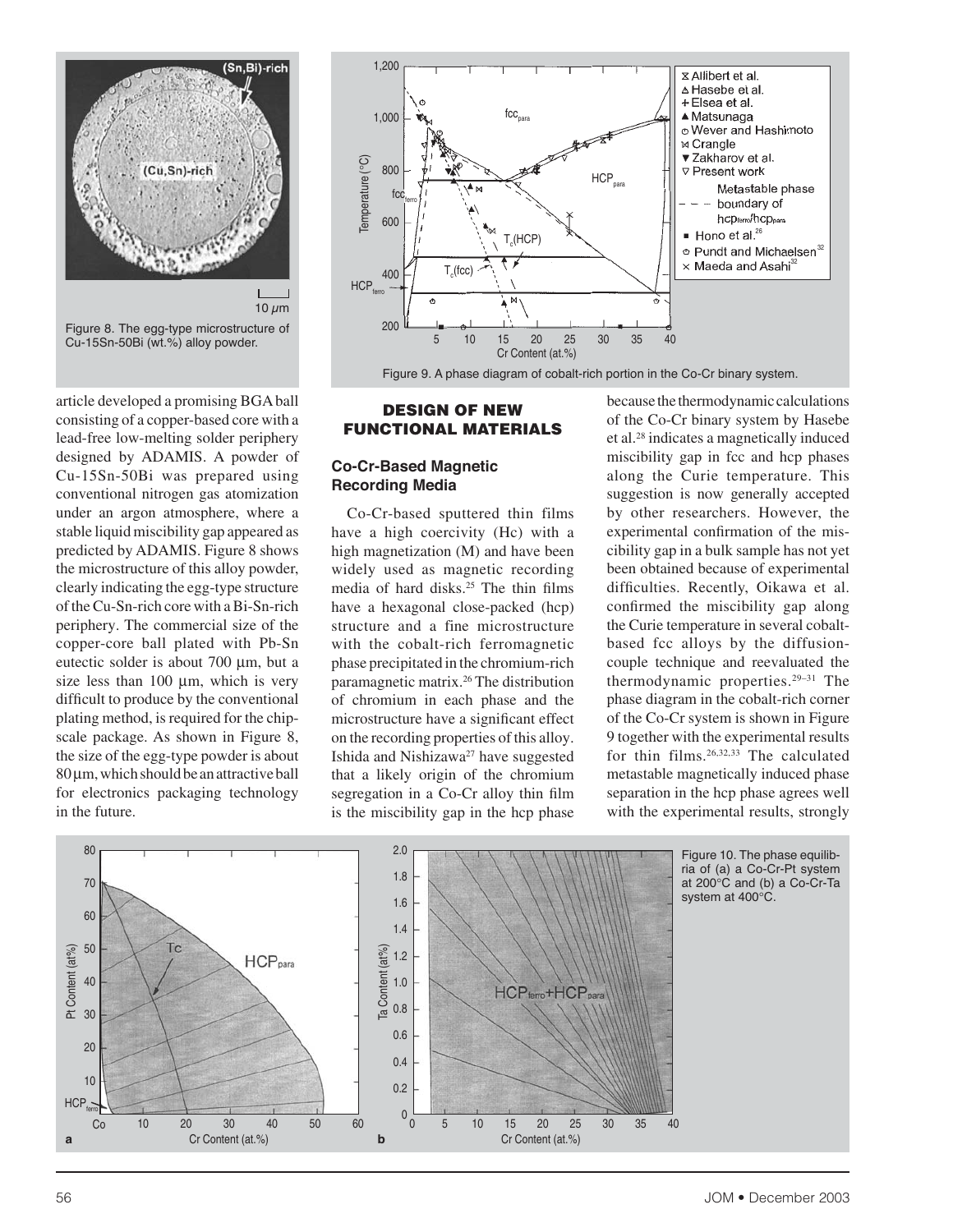

Figure 11. The microstructural evolution of Co-22 at.%Cr film at  $200^{\circ}$ C by phase-field method.

implying that the magnetically induced phase separation is responsible for the compositional heterogeneity in Co-Cr-based films.

It is well known that the addition of platinum and/or tantalum to Co-Cr-based high-density magnetic recording media modifies the recording characteristics, resulting in a drastic change in the distribution of chromium.34,35 The thermodynamic calculation of the magnetically induced phase separation in the hcp phase of Co-Cr-Pt and Co-Cr-Ta ternary systems has been conducted to explain the effect of the addition of platinum and tantalum on the chromium distribution in the Co-Cr-based alloys.36,37 The calculated miscibility gap in the hcp phase including the metastable phase boundaries is shown in Figure 10, with the isothermal section of the Co-Cr-Pt system at 200°C shown in Figure 10a.36 The miscibility gap is formed along the Curie temperature, and the width of the gap of the Co-Cr binary becomes narrower with increasing platinum content. Kitakami et al.38 have investigated the effect of platinum on the magnetic properties of Co-Cr thin films and concluded that the addition of platinum enhances the magnetic anisotropy energy (MAE) with a large coercivity because such addition reduces the chromium content in the cobalt-rich ferromagnetic phase. The calculated results reveal that the chromium content in the ferromagnetic hcp phase decreases with increasing platinum content, as shown in Figure 10a, which agrees well with the experimental data.<sup>26,34</sup>

The isothermal section of the Co-Cr-Ta system at 400°C is shown in Figure 10b.37The two-phase region is extended with increasing tantalum content and the chromium segregation is enhanced, whereas the chromium content in the ferromagnetic phase is not drastically reduced. This tendency qualitatively agrees with the results of the experimental data of Co-Cr-based thin films.<sup>34,39</sup> The thermodynamic assessment of Co-Cr systems allows simulation of the microstructural evolution by combining it with the phase-field method. Figure 11 shows how the modulated structure is formed in the Co-22at.%Cr alloy at 200°C.40

From the thermodynamic calculation of the Co-Cr-X ternary system, the shape of the magnetically induced phase separation in the cobalt-rich portion can be classified into four types, as shown in Figure 12.41 In Type I, the chromium contents in both the ferromagnetic and paramagnetic phases decrease with an increasing amount of X. In Type II, the chromium content decreases in the ferromagnetic phase and increases in the paramagnetic phase with an increasing amount of X. In Type III, the chromium content of the paramagnetic phase is increased by the addition of X, whereas that in the ferromagnetic phase is not effectively reduced. Finally, in Type IV, the three-phase equilibrium of one ferromagnetic and two paramagnetic phases is formed. Figure 13 shows the classification of the effect of the alloying elements on the phase equilibria of the Co-Cr system in the periodic table based on the calculated results. Pd, Rh, and Ir show a type of miscibility gap similar to that of the Co-Cr-Pt phase diagram. The magnetic properties of the Co-Cr-Pd thin-film alloy would be expected to be similar to those of the



Figure 12. The classification of phase separation in the hcp phase of the Co-Cr-X ternary system.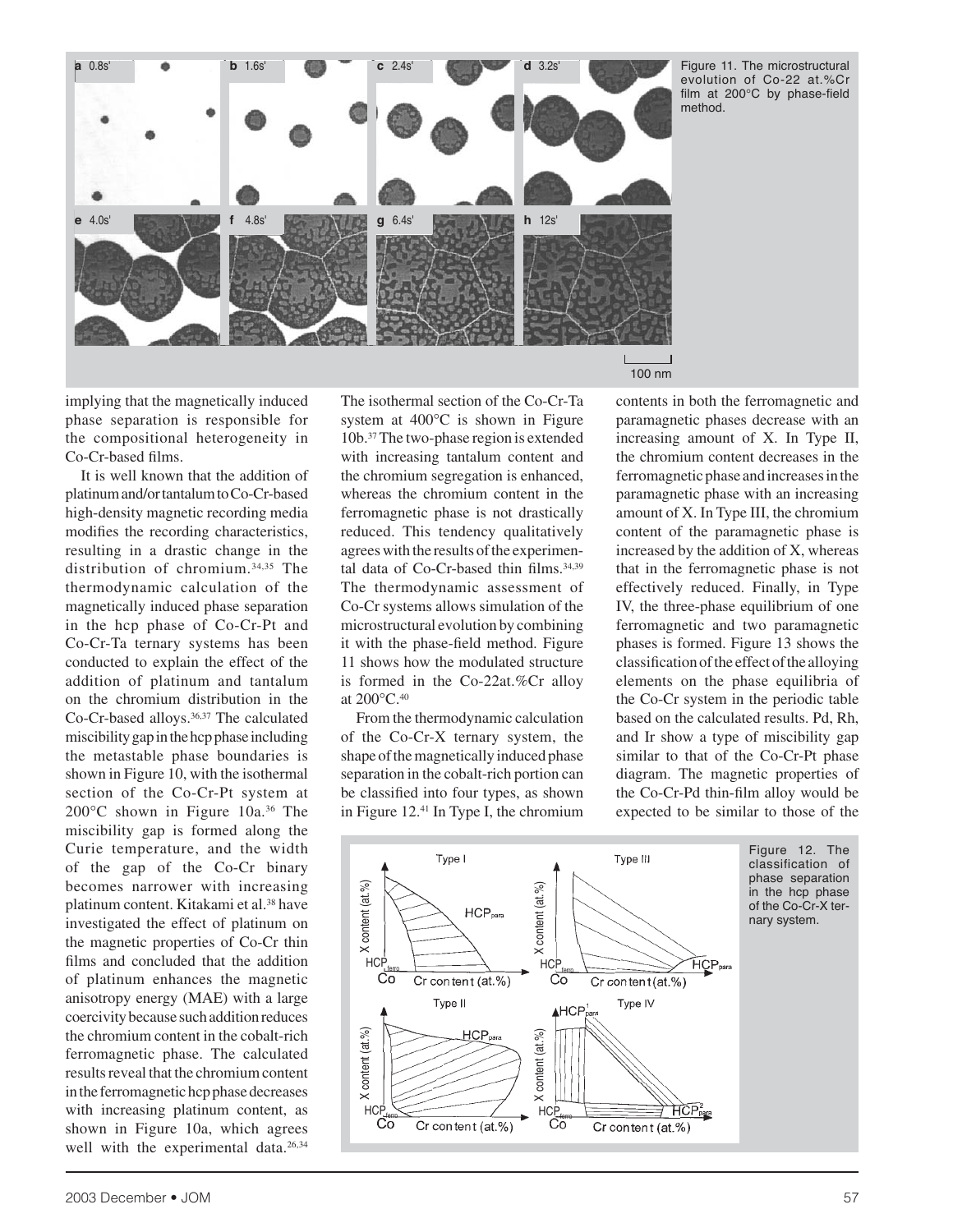| н<br>$\ $ Type III<br>Immiscible<br>Type I    |                              | He |
|-----------------------------------------------|------------------------------|----|
| $\mathbb{N}$ Type IV<br>$\frac{1}{3}$ Type II | B<br>F                       | Ne |
| Na                                            | Α<br>S                       | Ar |
| Cu<br>Zn<br>$\mathbb{R}$<br>Sc<br>Co          | Ga<br>Se<br>1561<br>As<br>Br | Kr |
| Ag.<br>赖国<br>Rb<br>Tc<br>Cd                   | Sb<br>In<br>Тe               | Xe |
| 顺<br>Re<br>Hg<br> Au                          | Bi<br>Pb<br>Po<br> At<br>TI  | Rn |
| Fr<br>Ra                                      |                              |    |

Figure 13. The effect of alloying elements on the phase separation of the Co-Cr binary system.

Co-Cr-Pt system. On the other hand, the addition of iridium to cobalt strongly decreases the MAE, which in turn would cancel out the beneficial effect of decreasing chromium content in the ferromagnetic phase by the alloying of iridium.42 This means that the MAE of each binary system, as well as the phase diagram, should be considered for the material design of Co-Cr-based highdensity magnetic recording media.

Recently, the authors proposed thin films with a Co-Mo-based hcp structure as promising candidates for high-density recording media. In these thin films, the magnetically induced phase separation of the hcp phase was predicted by thermodynamic calculation and a large MAE was measured.43The development of the compositional fluctuation of molybdenum in Co-Mo sputtered thin films prepared on a heated substrate was confirmed by an analytical transmissionelectron microscope equipped with an energy-dispersive x-ray analyzer. The fluctuation may have been caused by magnetically induced phase separation in analogy with Co-Cr-based thin films.

## **New Ferromagnetic Shape Memory Alloys**

Ferromagnetic shape-memory alloys (FSMAs) have received much attention as high-performance magnetically controlled actuator materials because they show a large magnetically induced strain by the rearrangement of twin variants in the martensite.<sup>44</sup> Several candidates for FSMAs have been reported, including  $\mathrm{Ni}_2\mathrm{MnGa}$ ,<sup>44</sup> Fe-Pd,<sup>45</sup>

and  $Fe<sub>3</sub>Pt<sup>46</sup>$  alloys. Recently, the authors found a new group of FSMAs in Co-Ni-Al β (B2 structure)-based alloys.47–49

The Curie temperature (Tc), the martensitic transformation starting temperature (Ms), and the reversetransformation finishing temperature (Af) are plotted as a function of the cobalt content in the 30 at.% aluminum section, as shown in Figure 14.49 The alloys show thermoelastic martensitic transformation from the β to β' (L1<sub>0</sub>) structure) accompanied by the shapememory effect. Ms increases and Tc decreases with increasing nickel content. The phase-transformation behavior of the alloys on cooling can be grouped into three types based on the characteristic features of the magnetic and martensitic transformations. In Type I, the paramagnetic  $\beta$  phase is magnetically transformed into the ferromagnetic β phase, and then martensitically transformed into the ferromagnetic  $β'$  phase (i.e., T<sub>c</sub><sup>β</sup>>Ms). In Type II, the paramagnetic  $β'$  phase is directly transformed into the ferromagnetic martensite  $\beta'$  phase (i.e.,  $T_c^{\beta}$  < Ms <  $T_c^{\beta'}$ ). In Type III, the paramagnetic  $β$  phase is martensitically transformed into the paramagnetic β´ phase and eventually ferromagnetic transition occurs in the  $β'$  phase (i.e.,  $T_c^β' < Ms$ ). In the case of Type I alloys, the magnetization drastically increases and decreases at As and Ms temperatures,<sup>47</sup> respectively. A large MAE of  $Ku = 3.9*10^6$  erg/cm<sup>3</sup> was confirmed in the martensite phase of the Co-Ni-Al  $\beta$  single crystal,<sup>48</sup> being the same order of that of  $Ni<sub>2</sub>MnGa$ . In the case of Type II alloys, the magnetization drastically decreases and increases at As and Ms temperatures,<sup>49</sup> respectively. This is due to the difference in the Curie temperature between the β and β´ phases.

The presence of the fcc-γ solid solution as a second phase in the NiAlβ-based alloy system rendered the alloy ductile<sup>50</sup> and developed  $β + γ$  two-phase shape-memory alloys in the NiAl-βbased system including Fe, Co, and Mn.51–53 The contours of iso-Ms and iso-Tc lines drawn on the basis of the experimental data are shown in Figure 15 together with the phase boundaries of  $\beta + \gamma$  at 1,100°C and 1,300°C of the Co-Ni-Al ternary system.<sup>47,53,54</sup> The composition range of the β−phase alloy exhibiting the FSME is located near the β + γ two-phase boundary. The β + γ two-phase FSMAs can be produced by a suitable choice of alloy composition and annealing temperature. The  $Co<sub>40</sub>Ni<sub>33</sub>Al<sub>27</sub>$ alloy was investigated as a typical  $β +$ γ two-phase FSMA. $47$  The ductility of the alloy can be significantly improved by the introduction of about 7 vol.%  $\gamma$ phase, as reported in other NiAl-β-based alloys, although the  $\beta$  single-phase polycrystalline alloys as well as the Ni<sub>2</sub>MnGa show poor ductility. The shape-memory effect in the ferromagnetic state of the  $\beta + \gamma$  two-phase FSMA was examined by a simple bending test. A 150 µm thick specimen of the twophase alloy was annealed at 1,350°C for 2 min. and at 1,300°C for 15 min. The thin plates were bent to realize a surface strain of  $2\%$  at Ms  $(-13^{\circ}C)$ . Upon heating above Af to 26°C, shape



Figure 14. The compositional dependence of the Curie temperature (Tc), the martensitic transformation temperature (Ms), and the austenite finishing temperature (Af) in  $Ni_{70-x}Co_xAl_{30}$  alloys.